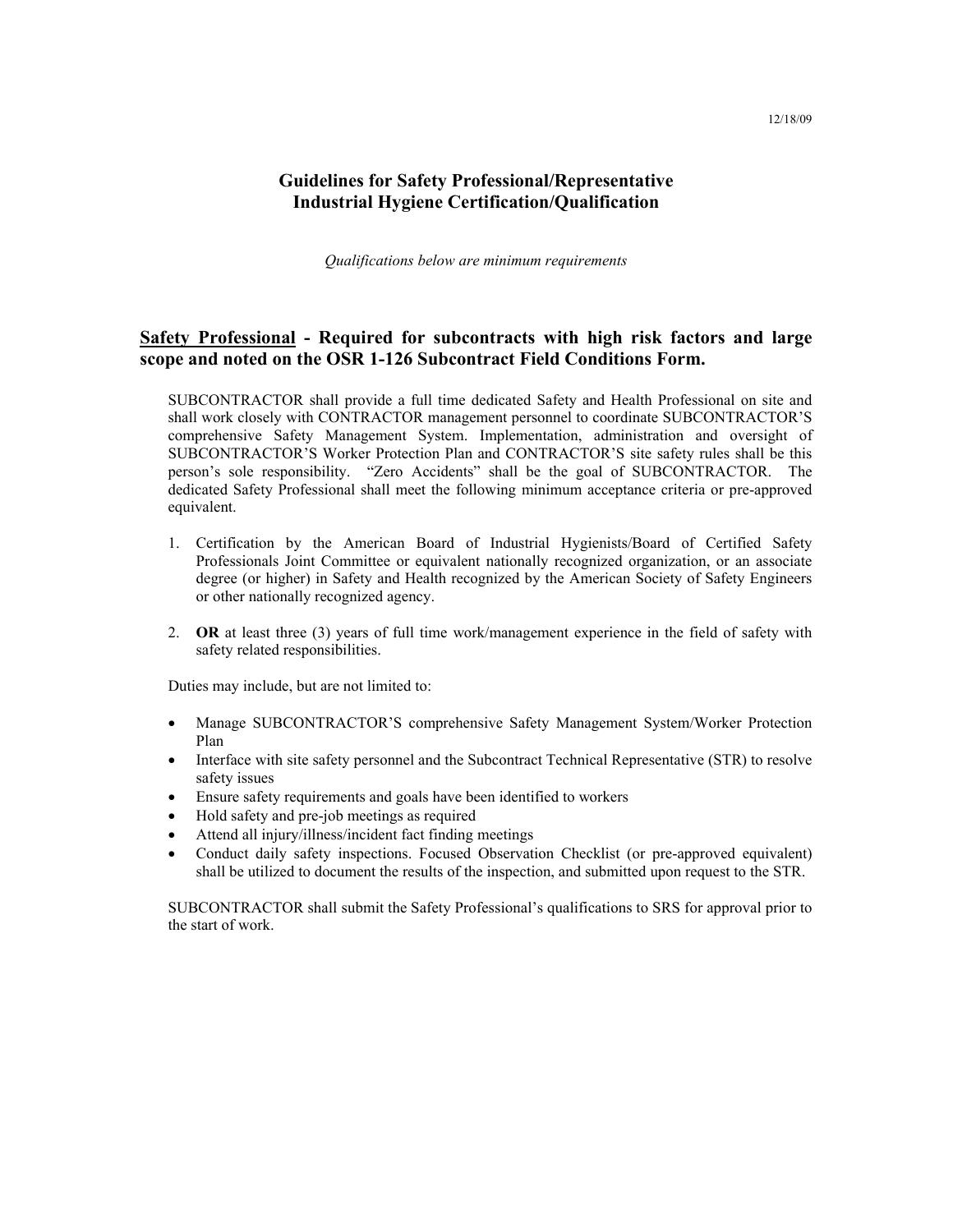### **Safety Representative(SR) - Alternative option to "Safety Professional" for subcontracts with low risk factors and noted on the OSR 1-126 Subcontract Field Conditions Form.**

SUBCONTRACTOR shall designate a Safety and Health representative. The designated representative shall have a minimum of thirty (30) hours formal Safety and Health training in OSHA standards. In addition, the designee shall have one of the following requirements: pre-approved equivalent having other safety related training certificates (e.g. OSHT, IHIT, CHST) and/or 12 months job experience in Health & Safety with an understanding of 29 CFR 1926/1910 and 10 CFR 851 requirements. Safety Representative should understand hazards and how to prevent exposure to such. These requirements shall be satisfied by SUBCONTRACTOR'S designated Safety and Health representative as specified in the contract.

#### **Industrial Hygienist – As noted on the OSR 1-126 Subcontract Field Conditions Form**.

Board Certified Industrial Hygienist (CIH), Industrial Hygiene Professional (IHP), and/or Safety Professional with three (3 ) years related field experience will be responsible for anticipating, recognizing, evaluating and controlling environmental factors and other conditions arising in or from the workplace that may cause sickness, impaired health and well-being or significant discomfort among employees. The Industrial Hygienist duties include, but are not limited to:

- Responsible for performing exposure Assessments
- Ensure proper compliance is achieved and maintained in accordance with established regulatory requirements.
- Conduct or oversee industrial hygiene surveys, collect industrial hygiene samples, transmit samples for analysis and report results through appropriate methods and draft reports.
- Evaluating and controlling health hazards
- Technical competency in utilizing various industrial hygiene equipment.
- Review associated JHAs during industrial hygiene surveys and provide corrective feedback as needed
- Notify supervisors and personnel of monitoring results
- Recommend engineering, administrative controls, work practices and PPE to prevent personnel exposure to chemical, physical, or biological hazards
- Maintain industrial hygiene survey and calibration equipment
- Maintain industrial hygiene survey records, notifications of personal monitoring results, and equipment calibration logs
- Provide or coordinate hazard-specific training for personnel who work with hazardous materials or carcinogens
- Review plans for new operations and significant changes to ongoing operations that involve hazardous materials or carcinogens